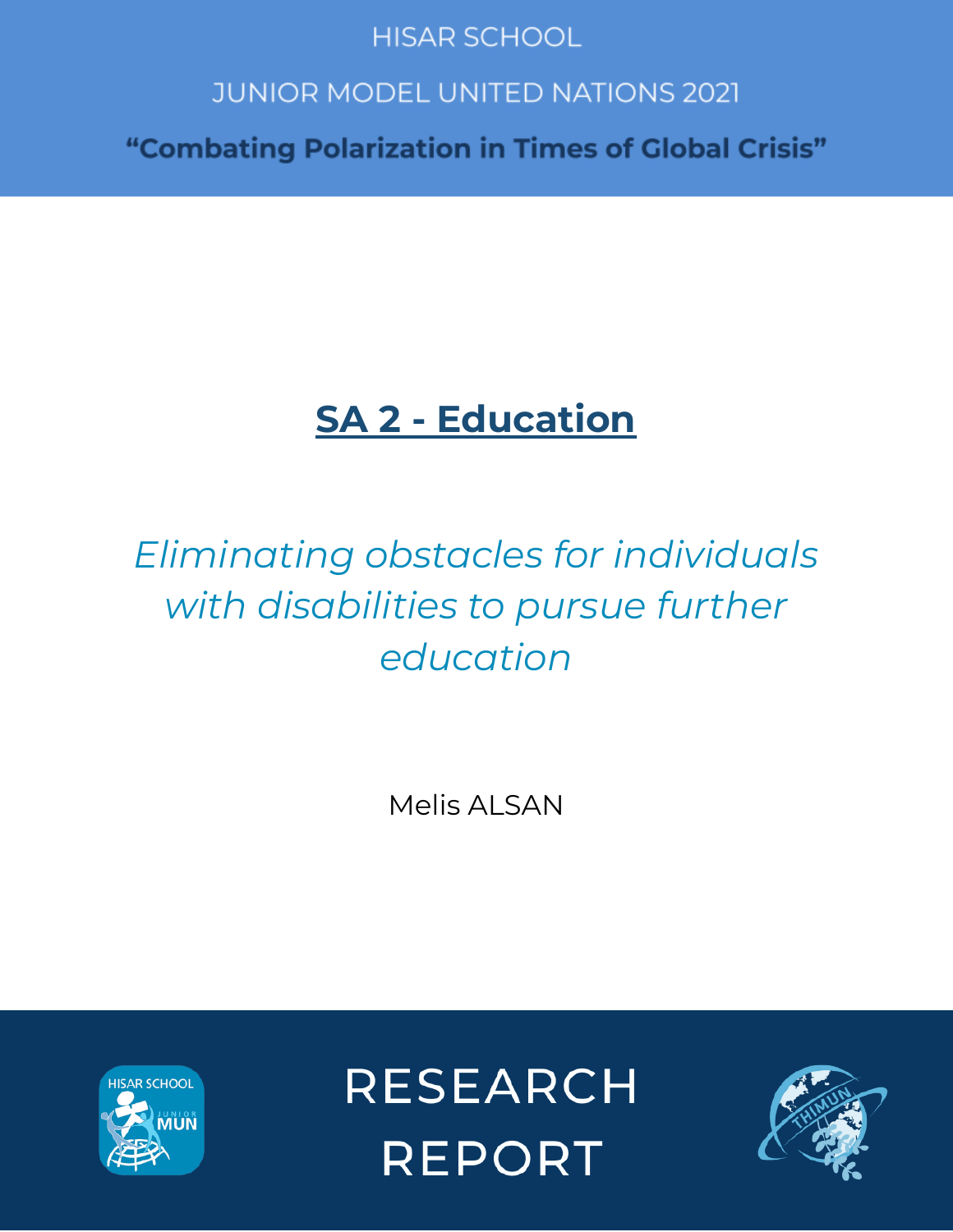**Forum:** Special Assembly on Education

**Issue:** Eliminating obstacles for individuals with disabilities to pursue further education

**Student Officer:** Melis ALSAN - Deputy Chair

#### **Introduction**

Education is key for communication, academic success, development, and a person's overall well-being as an individual. Quality education ensures that people develop as well-rounded individuals and accede to their true potentials and so, is an indispensable human right. Unfortunately, just like many splinter groups around the world such as ethnic minorities, people with disabilities face certain obstacles to pursue further education mainly due to a non-conducive environment, emotional disturbance, communication problems, or lack of specific teaching aids.

#### **Definition of Key Terms**

**Disabilities:** a condition or function judged to be significantly impaired relative to the usual standard of an individual of their group.

**Severe disabilities:** refer to a person with severe disabilities and need different measurements and evaluation in the aspects of politic, social, laws, education, and health in order to ensure their rights in education effectively and with the best quality

**Able-bodied:** non-disabled

#### **General Overview**

Education is one of the most significant tools to lift socially excluded people from poverty and back into society to develop individuals into becoming well-rounded world citizens. As suggested by UNESCO, if all adults had completed secondary education, worldwide poverty would be decreased by more than half, which simply highlights the importance of one's educational rights. Unfortunately, even though people with disabilities make up the largest minority around the globe (this is about 15% of the global population and about 80% of these people are located in developed countries), most people with disabilities face obstacles in pursuing further education, such as but not limited to the lack of social inclusivity, lack of accessible equipment or specific teaching aids, and lack of knowledge about and sensitivity to disability issues. People with disabilities account for about 14.4% of the global population of students and therefore their inclusivity in society and accessibility to all resources is vital. Students and scholars with disabilities are under-represented and marginalized in many higher education campuses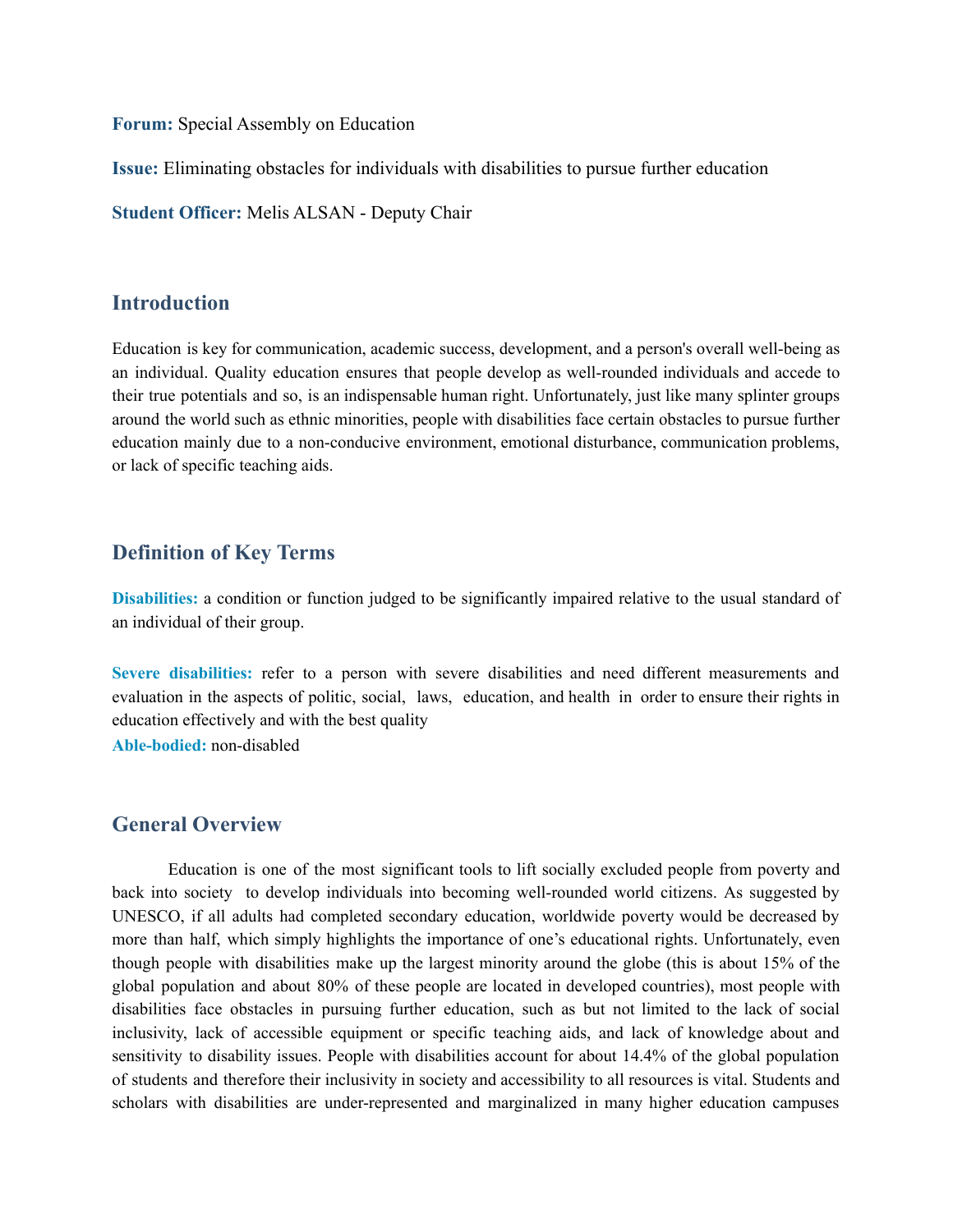which do not provide the necessary environment to promote the higher education of people with disabilities. Providing an inclusive education helps combat discrimination, promoting diversity and participation. Students may have disabilities that range from physical, to sensory or mental to intellectual disabilities, which also means that their needs will also differ and can not be generalized. Some may require additional equipment whereas others may require diverse learning methods or teaching aids. Over 14% of all students around the world have a disability which causes them to face additional challenges every day, therefore urgently addressing this issue is quite critical.

Many studies show that students with disabilities usually participate in fewer extracurricular activities, clubs, on or off-campus events as well as projects compared to their non-disabled peers. This is most commonly associated with the lack of social inclusion received, school's lack of funds, lack of specialists, and lack of individualization. Most schools are insufficient in providing disabled students with the adequate conditions they might require. All disabled individuals must be assessed individually, according to their disabilities, and might have their own special needs. It is impossible to generalize the needs of individuals with disabilities to a general population which is why the common curriculum presented to students might be inadequate to the use of students with disabilities.

#### **Major Parties Involved and Their Views**

**UNESCO:** This organization is most certainly against any discrimination in the field of education and expresses the principle of equality of educational opportunities as a key value. UNESCO has adopted many international standard-setting instruments including a convention and multiple recommendations to develop the right to education and its accessibility amongst people with disabilities.

**Canada:** This delegation has reported that the education acts to address the provision of reasonable accommodations to meet the necessary needs of students with disabilities to maximize their efficiency in learning.

**Luxembourg**: This delegation has adopted a law in 2011 regarding the access of pupils with disabilities and special educational needs to educational and professional qualifications. According to this law, reasonable accommodations may involve classroom teaching, work assigned to the pupil both inside and outside the classroom, in-class tests and evaluations, and final exams.

**Iraq:** This delegation has developed a strategic national project of educational integration for comprehensive education, that aims to improve the quality of education provided to students with disabilities.

**Argentina**: This delegation has produced educational booklets entitled "Literacy Support for Children in Special Education" that have been designed for visually-impaired and hearing-impaired children (students with sensory disabilities) and all students in need of these special resources received free books under the Equality Connect scheme.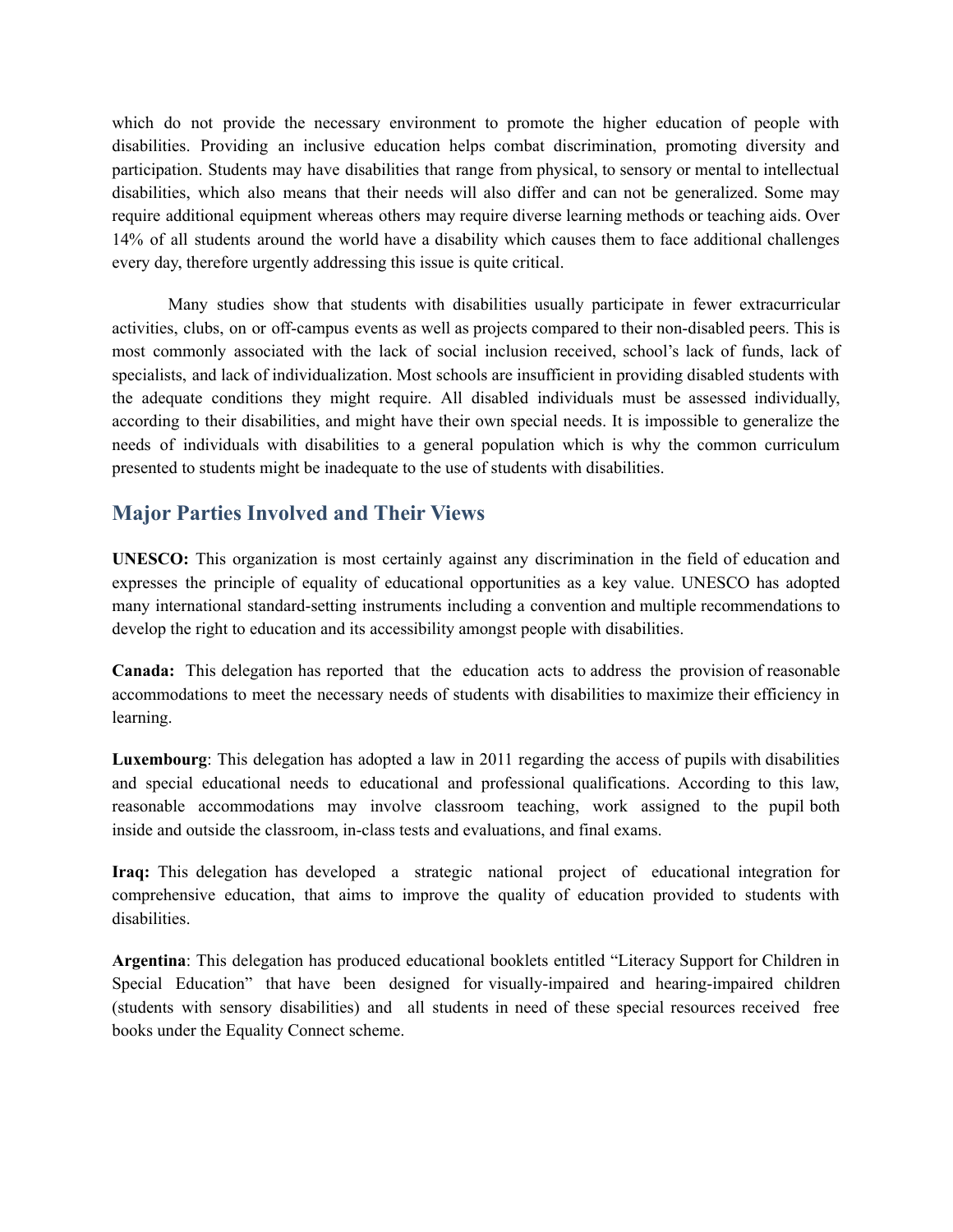**Norway:** The delegation of Norway has regulated the legal framework to allow children with disabilities to access priority admission to kindergartens and municipalities and is responsible for ensuring and implementing this right.

#### **Treaties and Events**

| 1992 | The annual observance of the International Day of Disabled Persons was<br>proclaimed |
|------|--------------------------------------------------------------------------------------|
| 2006 | the Convention on the Rights of Persons with Disabilities (CRPD) was adopted         |

#### **Evaluation of Previous Attempts to Resolve the Issue**

Children with disabilities are about four times more likely to experience violence than their non-disabled peers and adults with disabilities are about 1.5 times more likely to be a victim of violence compared to their non-disabled peers. As portrayed by these statistics, disabled people are at a higher risk of violence. They also generally have poorer health, lower academic achievements, fewer job opportunities, and higher rates of poverty. As aforementioned, this is mostly due to the lack of services available to them.

In 2006, by the adoption of the *Convention on the Rights of Persons with Disabilities* (CRPD) all these barriers people with disabilities face in their everyday life were recognized by the signing countries. Although this document is crucial to the issue, it is insufficient in providing people with disabilities with all the necessary support and accessibility required. Until it is certain that all people with disabilities have all the same rights, opportunities, level of employment, and social inclusion as the able-bodied, the convention itself is quite critical yet insubstantial.

#### **Possible Solutions**

Some possible solutions to eliminate or reduce the obstacles people with disabilities face by the means of pursuing further education may be;

Regularly scheduling mandatory educational panels for all teachers and school staff to inform them about the potential special needs of students with disabilities and raising awareness amongst educators about sensitivity for disability, as this will increase the knowledgeable staff in schools and increase the accessibility of education to people with disabilities. Additionally, promoting inclusivity in all extracurricular activities, clubs, and school-based events will allow students with disabilities to participate in more scholarly activities and ease their process of becoming a part of the community.